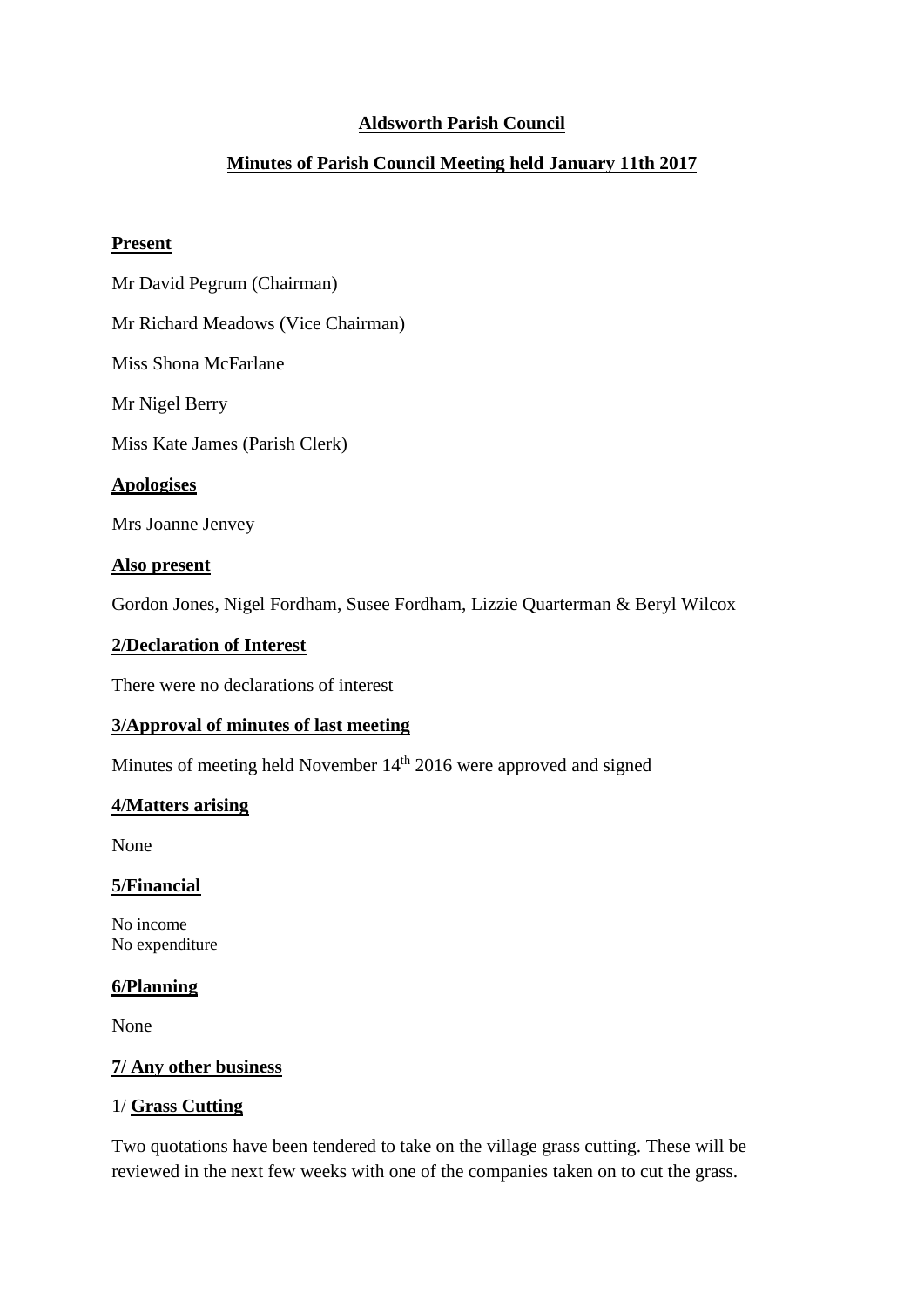The Parish Council would like to thank Terry Lawley for the great job he has done over the last few years.

Beryl Wilcox asked if the Parish Council would consider taking on the cutting of the grass around the Church in the future due to the diminishing Church Funds. Beryl explained that although they had someone cutting the area around the Church at the moment, it was coming more difficult to fund this to the level expected. The Parish Council will follow this up with the PCC and look into the cost involved.

# 2/**Speed action B4425**

Police have attended twice and conducted speed checks outside the Lodge & outside the Sherborne Arms. The highest speed recorded on those two occasions was 58mph. They will re-attend to conduct further speed checks at various points during the day.

Contact will be made with Richard Gray, Local highways manager, to arrange a site visit to discuss what the best type of speed deterrent would be for the village. This will hopefully be done before the next meeting.

# 3/ **Parish Council Website**

There is now a Parish Council tab on the village website www.**[aldsworthvillage](http://www.aldsworthvillage.co.uk/)**.co.uk which shows minutes from previous meetings as well as contact details for the members of the Parish Council.

# 4/ **Music Festival**

The Parish Council has submitted an objection to the music festival being held  $21<sup>st</sup> - 23<sup>rd</sup>$  July 2017. The objections raised include:

- $\triangleright$  Noise Pollution
	- $\circ$  Aldsworth is approximately ONE mile from the event and we know that the noise will easily travel this distance and disturb the residents. Permitting any licence for music after Midnight is totally unacceptable and would constitute a public nuisance.
- $\triangleright$  Traffic
	- o Additional traffic leaving the event in the middle of the night will be disturbing to residents and therefore cause disruption.

The Parish Council also raised the following points:

- there has been **no consultation** with Aldsworth Parish Council about this event, or the effects this event will have on the Village or surrounding area.
- Aldsworth Parish Council are against any traffic being directed through Aldsworth, from any direction
	- o The roads through Aldsworth are very narrow and are not suitable for a high volume of traffic